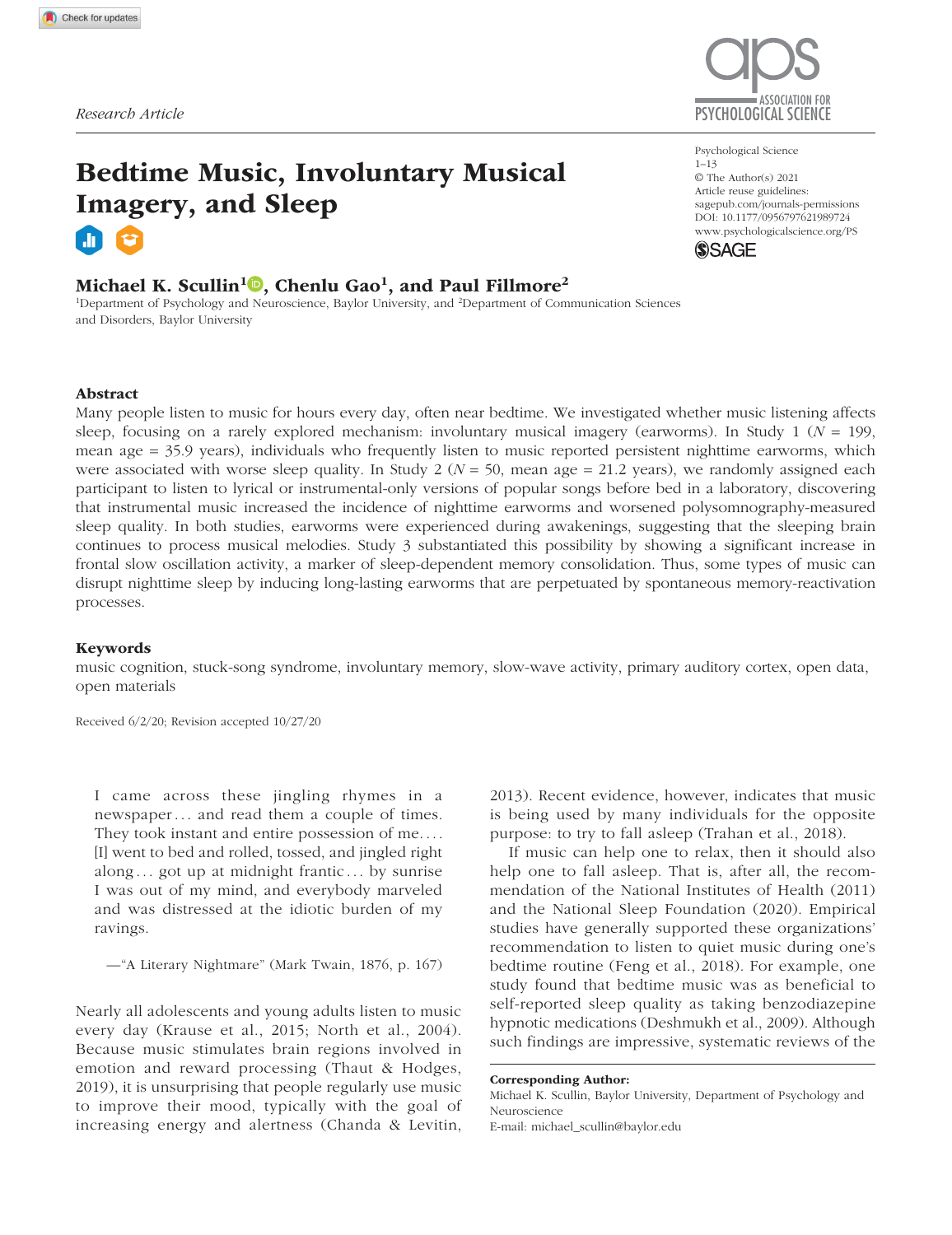music-for-sleep literature have indicated an overuse of subjective measures of sleep quality, a reliance on passive control groups, and a moderate to high risk of bias (e.g., only 10% of studies included experimenter blinding; Feng et al., 2018; Jespersen et al., 2015).

Twain's (1876) anecdote raises the possibility that seemingly benign music might actually worsen sleep quality (see also Sacks, 2010). Songs can become "stuck" in one's mind, a phenomenon known as involuntary musical imagery or *earworms*. Earworms are more likely to occur after exposure to music that has a fast tempo with specific pitch contours (Jakubowski et al., 2017), which adolescents and young adults are increasingly exposed to at all hours given the proliferation of smartphones and music streaming (Krause et al., 2015; Sacks, 2010). Earworms are also likely when one is in a low attentional state (Floridou et al., 2017; Williamson et al., 2012), and they may recur over the next 8 hr after one listens to music (Beaman & Williams, 2010; Hyman et al., 2013; Moeck et al., 2018). Considering these characteristics, we hypothesized that evening music listening could heighten risk for earworms that then impact sleep.

In the current investigation, we conducted a survey on music-listening habits and sleep quality (Study 1) as well as a controlled experiment that used the gold standard of sleep measurement and rigorous blinding procedures (Study 2). In both studies, we tested whether earworms have a direct impact on sleep. Interestingly, theorizing on earworms yields contrasting hypotheses on whether a nighttime earworm should hinder or facilitate sleep. According to one view, earworms are pleasant experiences that can distract one from negative thoughts (Beaman & Williams, 2010; Halpern & Bartlett, 2011); if so, then an earworm should help people fall asleep faster by relaxing them or distracting them from other worries (Harvey & Payne, 2002). The alternative view—artfully described by Twain (1876)—is that earworms are intrusive and persistent even when one wants the melody to stop (Hyman et al., 2013; Liikkanen et al., 2015). If so, then the prediction is that earworms will worsen sleep quality.<sup>1</sup>

#### Study 1

#### Method

**Participants.** We recruited 209 adults living in the United States from Amazon Mechanical Turk. This convenience sample was powered to detect small- to medium-size correlations, and data collection ended when the targeted sample size was reached. Ten participants were excluded because they did not pass quality-control checks on free responses (e.g., impossible values, bot-like answers). The

## Statement of Relevance

Health organizations recommend listening to quiet music before bedtime, but these recommendations largely arise from studies that used selfreport measures. Using the gold standard in sleep measurement, we experimentally tested whether bedtime music listening affects sleep quality. Instrumental music actually worsened sleep quality when it caused participants to experience a song stuck in their mind (an earworm). In addition, in a survey study, we found that individuals who frequently listen to music experienced persistent earworms and a decline in sleep quality. These data challenge the wisdom of using music as a hypnotic and identify that the sleeping brain continues to process music for several hours, even after the music stops.

demographics for the remaining 199 participants are shown in Table S1 in the Supplemental Material available online. The university's institutional review board approved this study, and all participants provided written informed consent and received monetary compensation.

**Procedure.** Participants completed a series of questionnaires on demographics, sleep quality, music listening, and earworms. Sleep measures were the Pittsburgh Sleep Quality Index (PSQI), the Stanford Sleepiness Scale (SSS), and the Ford Insomnia Response to Stress Test (FIRST). The PSQI assesses global sleep quality via seven component scores (i.e., subjective sleep quality, sleep latency, sleep duration, habitual sleep efficiency, sleep disturbances, use of sleep medication, and daytime dysfunction; Buysse et al., 1989). The SSS assesses daytime sleepiness and alertness (Hoddes et al., 1973). The FIRST assesses vulnerability to stress-related sleep disturbances (Drake et al., 2004). For each sleep measure, higher scores indicate worse sleep outcomes.

To assess music-listening frequency, we asked participants to complete the items on active listening/ engagement from the Goldsmiths Musical Sophistication Index (Gold-MSI; Müllensiefen et al., 2014). Example items include "I listen attentively to music for \_\_ per day" and "I spend a lot of my free time doing music-related activities." To complement the Gold-MSI, we included questions on which times of day participants listened to music, whether they perceived that listening to music at bedtime helped or hurt sleep quality, and what type (or types) of music they listened to during the day and near bedtime. Musical preferences are represented as a word cloud in Figure S1 in the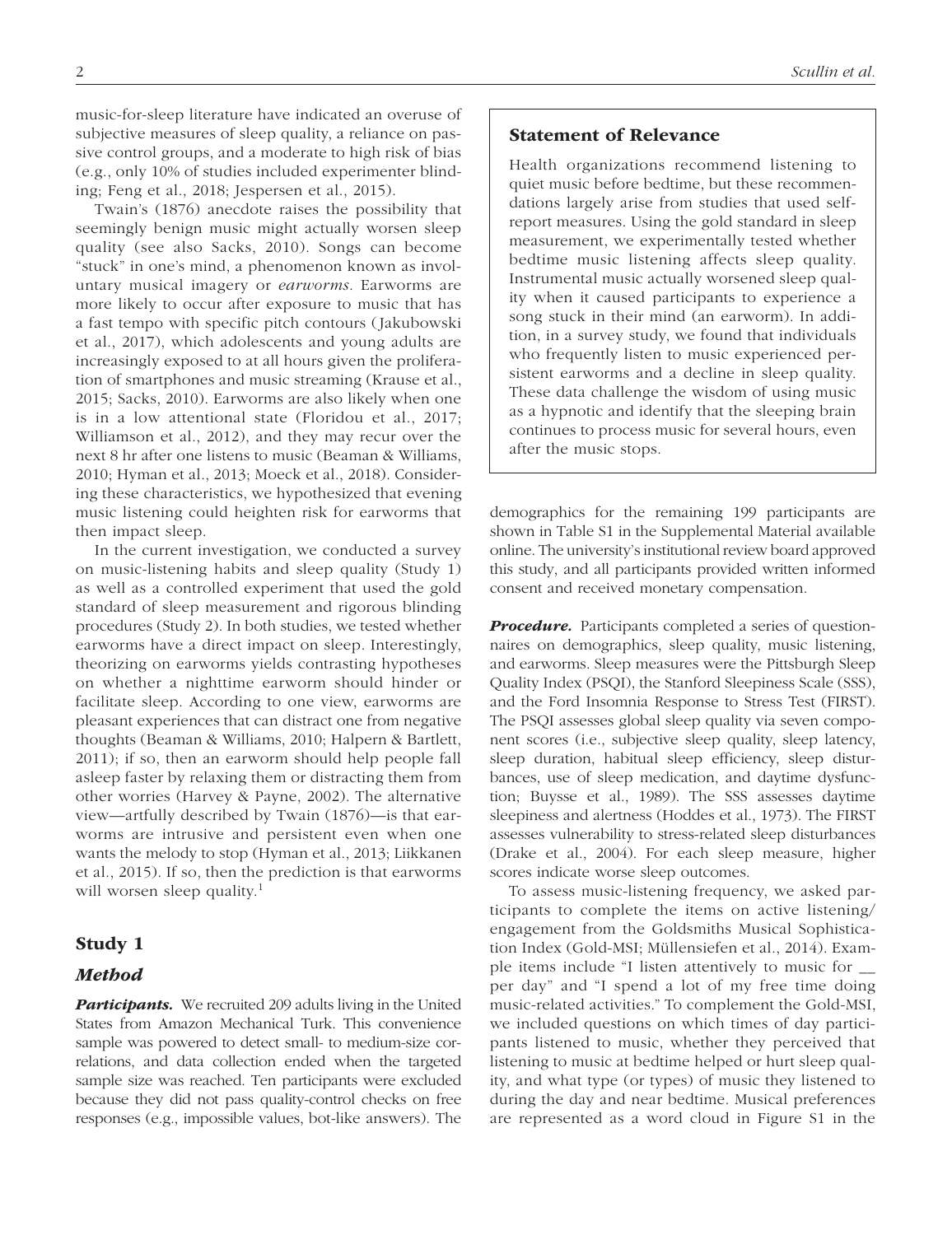Supplemental Material. Most people preferred classical, rock, or pop music near bedtime.

To assess the general frequency of earworms and individuals' experiences with earworms, we asked participants to complete the Involuntary Musical Imagery Scale (Floridou et al., 2015). Our interest was in whether earworms were perceived as pleasant or irritating (negative valence factor), particularly when experienced at night. To assess the frequency of sleep-related earworms, we asked participants to indicate on a 7-point scale (ranging from *never* to *every day*) how frequently they experienced earworms when they (a) were trying to fall asleep, (b) woke in the middle of the night, and (c) woke in the morning.

**Statistical analysis.** Statistical analyses were performed in SPSS (Version 26). All tests were two-tailed, and  $\alpha$  was set to .05. We conducted partial correlations and analyses of covariance (ANCOVAs) to investigate the relationships among sleep, music, and earworm frequency and timing. To complement the continuous-data analyses, we additionally classified each participants as either (a) infrequently or never experiencing earworms (two to three times per month to never) or (b) frequently experiencing earworms (every day to once per week). Of those who frequently experienced earworms, we further distinguished whether they experienced frequent sleeprelated earworms (every day to once per week) or daytime-only earworms, and 95% confidence intervals (CIs) were estimated using 1,000-sample bootstrapping.

#### Results

Almost all participants (87%) reported believing that music improves sleep (or at least does not disrupt sleep; see Table S1). But contrary to this general perception, greater music listening/engagement was associated with worse sleep and sleepiness (see Fig. S2 in the Supplemental Material) on the FIRST,  $r_p(195) = .36, p <$ .001; PSQI,  $r_p(182) = .14$ ,  $p = .06$ ; and SSS,  $r_p(195) =$ .15,  $p = .04$ . To identify the mechanism by which music listening can be disruptive to sleep, we first examined whether participants commonly experienced earworms (expected) and whether those earworms occurred at night (unknown).

Approximately 77% of participants frequently experienced earworms (infrequent or no earworms: 23.12%; 95% CI = [17.3%, 29.4%]). Interestingly, many participants reported that earworms frequently occurred at sleep-related time points (33.17%; 95% CI = [26.9%, 39.6%]; see Table S2 in the Supplemental Material). The daytime-only earworms group  $(43.72\%; 95\% \text{ CI} = [36.7\%$ , 50.0%]), infrequent or no earworms group, and sleeprelated-earworm group were similar on demographic measures, except that women (85.1%) were more likely to experience earworms than men (68.8%; see Table S1). Therefore, subsequent analyses controlled for gender.

Music-listening habits (assessed via the Gold-MSI) increased the probability of sleep-related earworms,  $r_{\rm p}(195) = .40, p < .001$  (see Fig. 1a), more so than daytime-only earworms (see Table S1). When individuals experienced a sleep-related earworm, it was perceived as more irritating than daytime earworms (assessed via the Involuntary Musical Imagery Scale),  $F(2, 173) = 5.20, MSE = 62.46, p = .01, \eta_p^2 = .06$  (see Table S1). Earworms were irritating seemingly because they were interfering with sleep: We observed mediumto large-size associations between sleep-relatedearworm frequency and worse sleep quality (Fig. 1b), worse daytime sleepiness (Fig. 1c), and worse insomnia responses (Fig. 1d). Most striking were the PSQI scores for global sleep quality, which worsened by 54% in the sleep-related-earworm group,  $F(2, 182) = 9.89$ ,  $MSE =$ 11.80,  $p < .001$ ,  $\eta_p^2 = .10$  (Table S1). The odds of being a PSQI-classified "poor sleeper" (> 5 global score; Buysse et al., 1989) were elevated in the sleep-relatedearworm group (77.97%) relative to the daytimeearworm group (52.38%), odds ratio (*OR*) = 3.28, 95% CI = [1.54, 6.98],  $\chi^2(1, N = 143) = 9.54$ ,  $p = .002$ , and infrequent/no-earworms group (39.53%), *OR* = 6.21, 95% CI = [2.48, 15.58],  $\chi^2(1, N = 102) = 15.15, p < .001$ .

Figure 2 illustrates that earworms were associated with selective aspects of sleep quality. There was a significant interaction of PSQI component and earworm group, *F*(12, 1092) = 2.92,  $MSE = 0.54$ ,  $p = .001$ ,  $\eta_p^2 = .03$ . People who had sleep-related earworms had similar sleep durations, bedtimes, and wake times as people who experienced earworms infrequently or predominantly during the daytime (see Table S3 in the Supplemental Material); however, sleep-related earworms (and not daytime-only earworms) were associated with considerably worse scores on other PSQI components, particularly the sleepdisturbances component, *F*(1, 99) = 16.09, *MSE* = 0.481,  $p < .001$ ,  $\eta_p^2 = .14$ , and daytime-dysfunction component,  $F(1, 99) = 22.02$ ,  $MSE = 0.575$ ,  $p < .001$ ,  $\eta_p^2 = .18$  (Fig. 2).

To investigate whether the various sleep measures contributed unique variance to explaining sleep-relatedearworm frequency, we conducted a hierarchical linear regression analysis. The correlational matrix of sleep measures and the regression analysis are shown in Table S4 and Table S5, respectively, in the Supplemental Material. After controlling for gender (Step 1), we entered SSS, FIRST, and the seven PSQI component scores (Step 2). The sleep measures in Step 2 collectively explained 38.4% of the variance in sleeprelated-earworm frequency,  $\Delta R^2 = .384$ ,  $F(9, 175) =$ 12.18, *p* < .001. FIRST scores (β = 0.30, *p* < .001), PSQI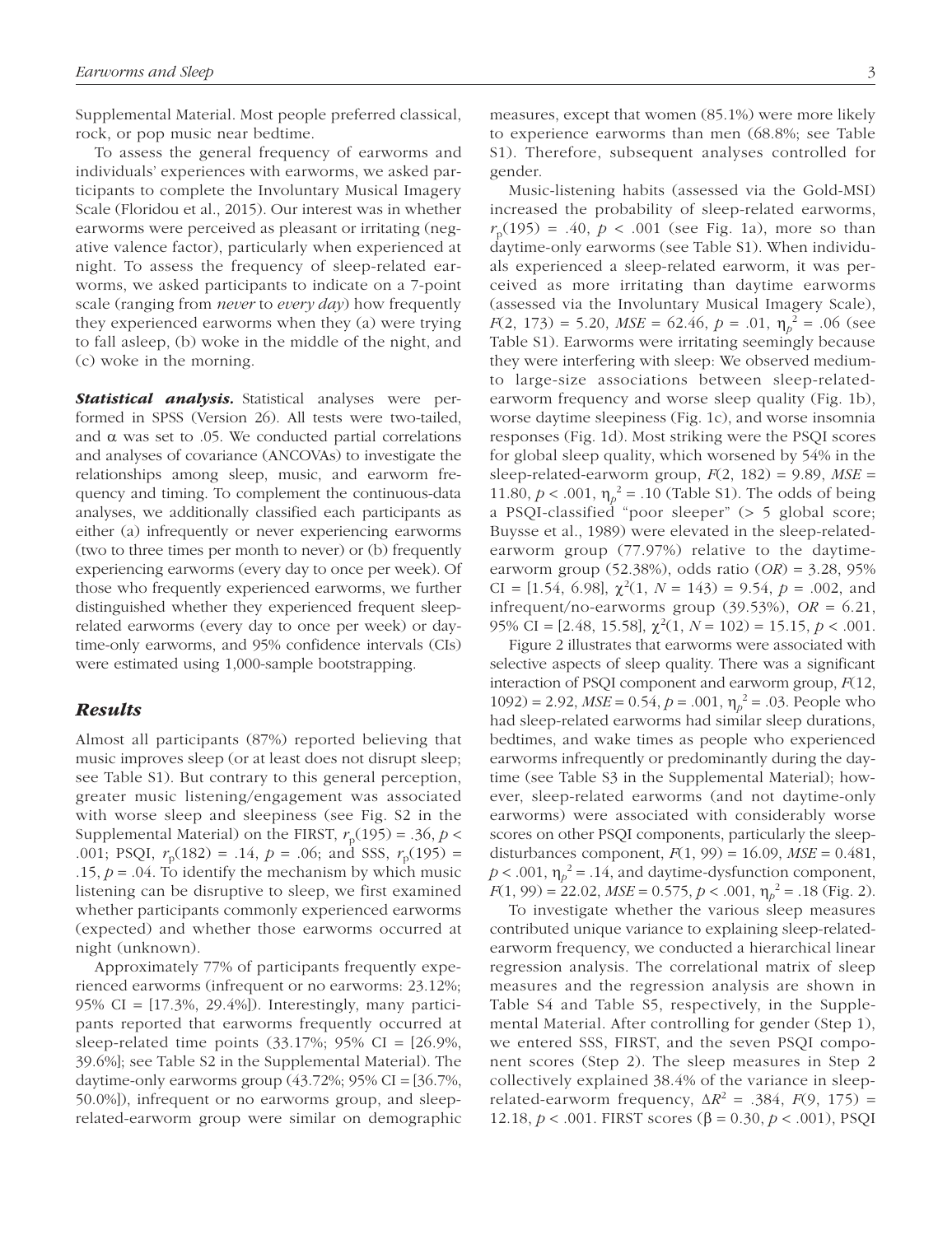

Fig. 1. Scatterplots showing partial correlations in Study 1 between sleep-related-earworm frequency and (a) music listening/engagement, (b) global sleep quality, (c) daytime sleepiness, and (d) vulnerability to insomnia. Overlapping data points are plotted darker. Solid lines show best-fitting regressions, and error bands represent 95% confidence intervals. Partial correlations controlled for gender, and the reduced sample size in (b) reflects missing data. Music listening/engagement was measured with Goldsmiths Musical Sophistication Index (Gold-MSI), global sleep quality was measured with the Pittsburgh Sleep Quality Index (PSQI), daytime sleepiness was measured with the Stanford Sleepiness Scale (SSS), and vulnerability to insomnia was measured with the Ford Insomnia Response to Stress Test (FIRST).

sleep-disturbances scores ( $\beta$  = 0.16,  $p$  = .032), and PSQI daytime-dysfunction scores (β = 0.19,  $p = .018$ ) were uniquely associated with sleep-related-earworm frequency (Table S5).

Finally, we investigated whether the relationship between music listening/engagement and sleep measures was mediated by sleep-related-earworm frequency. As shown in Table S6 in the Supplemental Material, after controlling for gender (Step 1), we entered SSS, FIRST, and the seven PSQI component scores as predictors of Gold-MSI music listening/engagement (Step 2). The sleep measures were significantly associated with music listening/engagement, ∆*R* <sup>2</sup> = .146, *F*(9, 175) = 3.316, *p* < .001. Next, we repeated this regression analysis but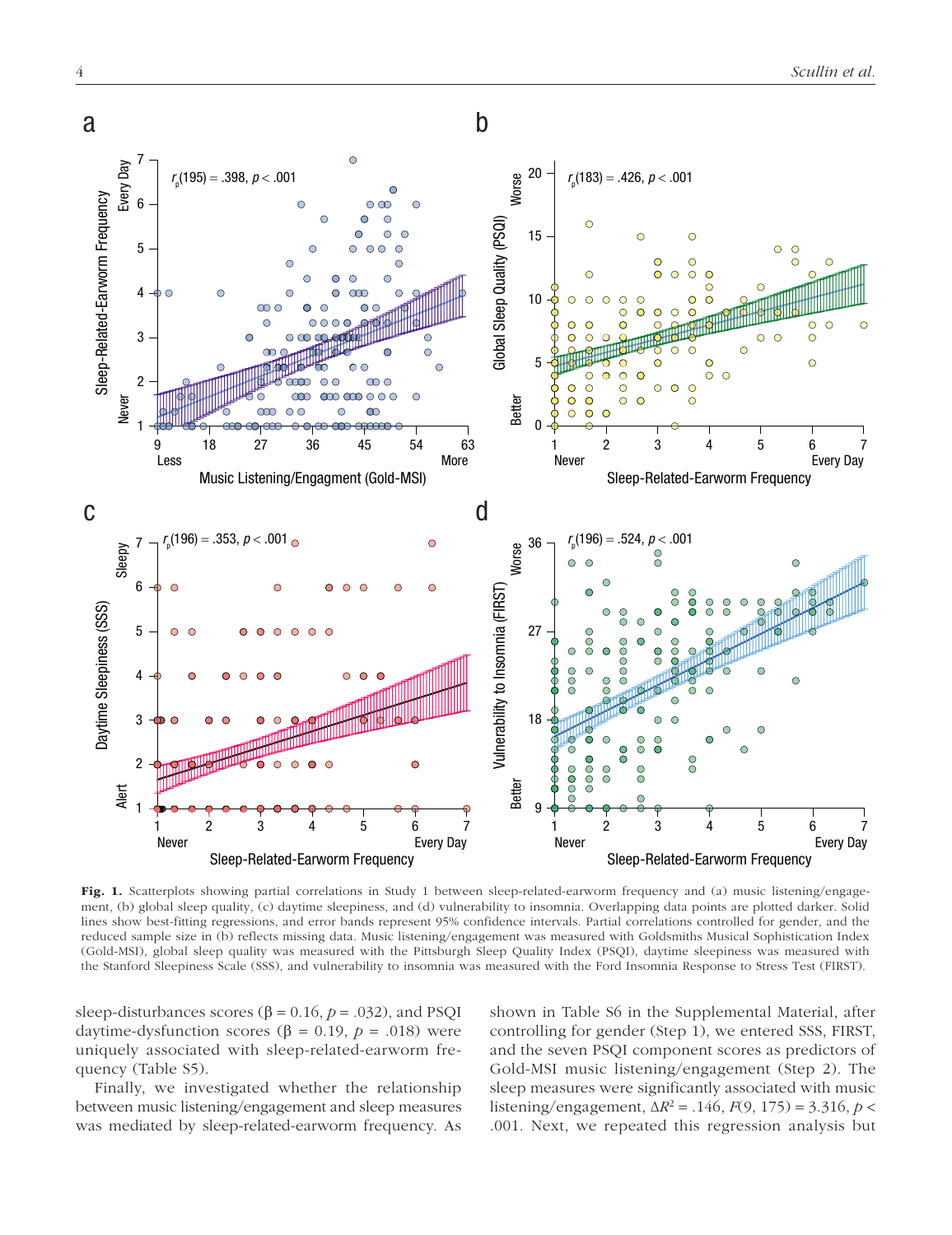

Fig. 2. Mean score in Study 1 for each of the seven components of the Pittsburgh Sleep Quality Index (PSQI), separately for the no-earworm, daytime-only-earworm, and sleep-related-earworm groups. Analyses were adjusted for gender. Error bars represent +1 *SE*. Asterisks indicate significant differences between groups (\**p* < .05, \*\**p* < .01, \*\*\**p* < .001).

controlled for sleep-related-earworm frequency. Sleep-relatedearworm frequency was significantly associated with music listening/engagement,  $\Delta R^2 = .167$ ,  $F(1, 182) =$ 36.561, *p* < .001, and controlling for earworm frequency reduced the association between music listening and sleep quality to nonsignificant levels,  $\Delta R^2 = .047$ , *F*(9,  $173$ ) = 1.154,  $p = 0.328$  (Table S6). Thus, earworm frequency mediated the relationship between music listening/engagement and sleep quality.

#### **Discussion**

Earworms are not limited to the day but can occur after awakening from sleep. Frequently listening to music was related to increased earworms at night, with sleep-related earworms mediating the association between music listening and sleep quality. Therefore, a possible mechanism is that involuntary musical imagery burdens sleep quality, even when individuals adopt a normal bedtime, even when they allow for a reasonable time-in-bed duration, and even when they believe that music helps sleep.

In Study 2, we sought to gain control over earworm induction by playing familiar popular music before bedtime, and we measured subsequent sleep by polysomnography. We used three popular lyrical songs, with half of participants receiving delyricized versions of the identical songs (instrumental condition). The intuitive view is that instrumental-only music should lead to better sleep quality and fewer sleep-related earworms. However, an alternative view emerged from an exploratory analysis of participants' bedtime music preferences in Study 1: Instrumental music near bedtime—but not lyrical music—was associated with worse sleep quality and more sleep-related earworms (see Fig. 3).

### Study 2

#### Method

**Participants.** We recruited 50 young adults (age:  $M =$ 21.16 years, *SD* = 2.77; 70% female; 60% Caucasian) to complete overnight polysomnography recording in a sound-, light-, and temperature-controlled laboratory. The sample size was powered to detect large effect sizes, and data collection continued until the study budget was exhausted. Eligibility criteria included being at least 18 years of age, having no history of psychiatric or neurological disorders, having no diagnosis of sleep disorders (e.g., insomnia, narcolepsy, sleep apnea), and not taking medications that affect sleep. Two participants were excluded for not completing all procedures (final  $N = 48$ ). The university's institutional review board approved this study, and participants provided written informed consent.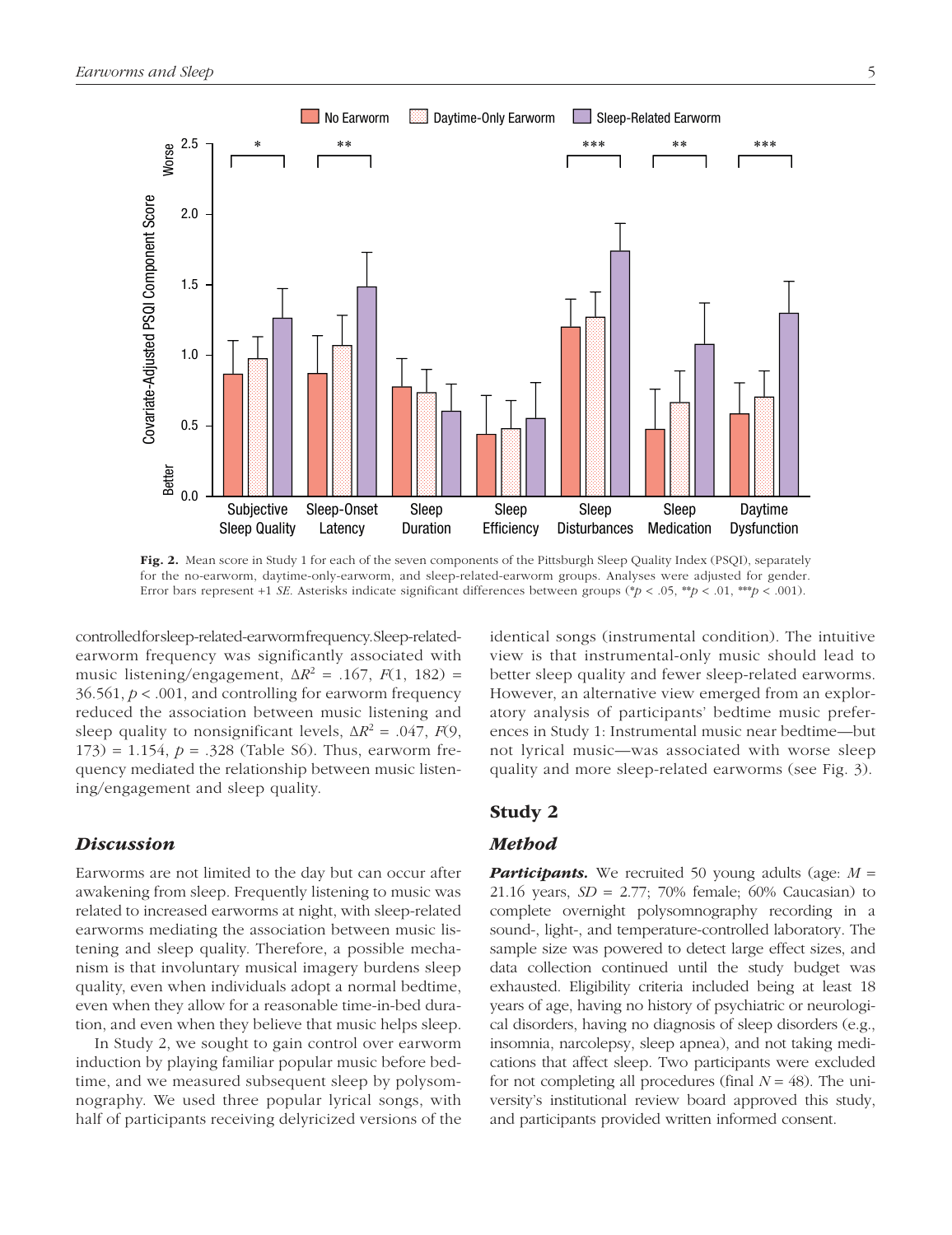

Fig. 3. Music preferences during bedtime routine in Study 1 in relation to (a) sleep-related earworms and (b) global sleep quality. Participants were separated into two groups: 75 who reported preferring instrumental music near bedtime (e.g., classical, ambient, lo-fi) and 117 comparison participants who preferred either lyrical music or no music near bedtime. In (b), the dashed line indicates the cutoff for poor sleep quality as defined by the Pittsburgh Sleep Quality Index (PSQI). Analyses were adjusted for gender. Error bars represent the upper bounds of 95% confidence intervals. Asterisks indicate significant differences between groups (*p* < .05).

**Polysomnography.** We used the Comet XL Plus system (Grass Technologies, West Warwick, RI) to record overnight sleep. We collected electroencephalography (EEG) data at a rate of 200 samples per second from Fp1, Fp2, F3, F4, F7, F8, Fz, C3, C4, P3, P4, Pz, T3, T4, T5, T6, O1, and O2 sites (grounded at Fpz and Cz sites and referenced to contralateral mastoids). We additionally included left and right electrooculography, mentalis electromyography, and breathing measures to screen for sleep apnea (nasal pressure, chest and abdomen movements, and fingertip pulse oximetry). A certified polysomnography technician who was blind to participants' conditions identified the sleep stages for each 30-s epoch according to the American Academy of Sleep Medicine guidelines.

**Questionnaires.** Participants maintained a sleep diary for 7 days. They also completed the PSQI, the FIRST, Raven's Progressive Matrices (Raven, 1938), and measures of demographics, perceived stress, daytime sleepiness, vocabulary, and morningness-eveningness (Horne & Ostberg, 1976).

**Music conditions.** Each participant was randomly assigned to listen to either the lyrical or the instrumental-only versions of three popular songs. The songs were "Don't Stop Believin'" by Journey, "Call Me Maybe" by Carly Rae Jepsen, and "Shake It Off" by Taylor Swift. These songs are known to trigger earworms and were selected to ensure high familiarity across the young adult participants (Jakubowski et al., 2017; OnePoll survey, cited in Macdonald, 2016). The songs were played at a quiet volume (42 dB) while the participant sat at a desk with the lights dimmed to simulate a bedtime routine.

**Randomization and experimenter blinding.** Prior to study enrollment, the principal investigator used blocked randomization with sets of two, four, and six to determine condition assignments. Using these random assignments, we created an individual music file for each participant, labeled with the participant's arbitrary ID number so that staff remained blind to conditions when they clicked the file and when the media player opened. The computers were hardwired to the bedroom speakers (preventing music in the technician room), and the bedrooms were soundproofed, thereby further ensuring blinding fidelity.

**Procedure.** The procedure is illustrated in Figure 4a. At 8:45 p.m., participants arrived at the sleep laboratory. The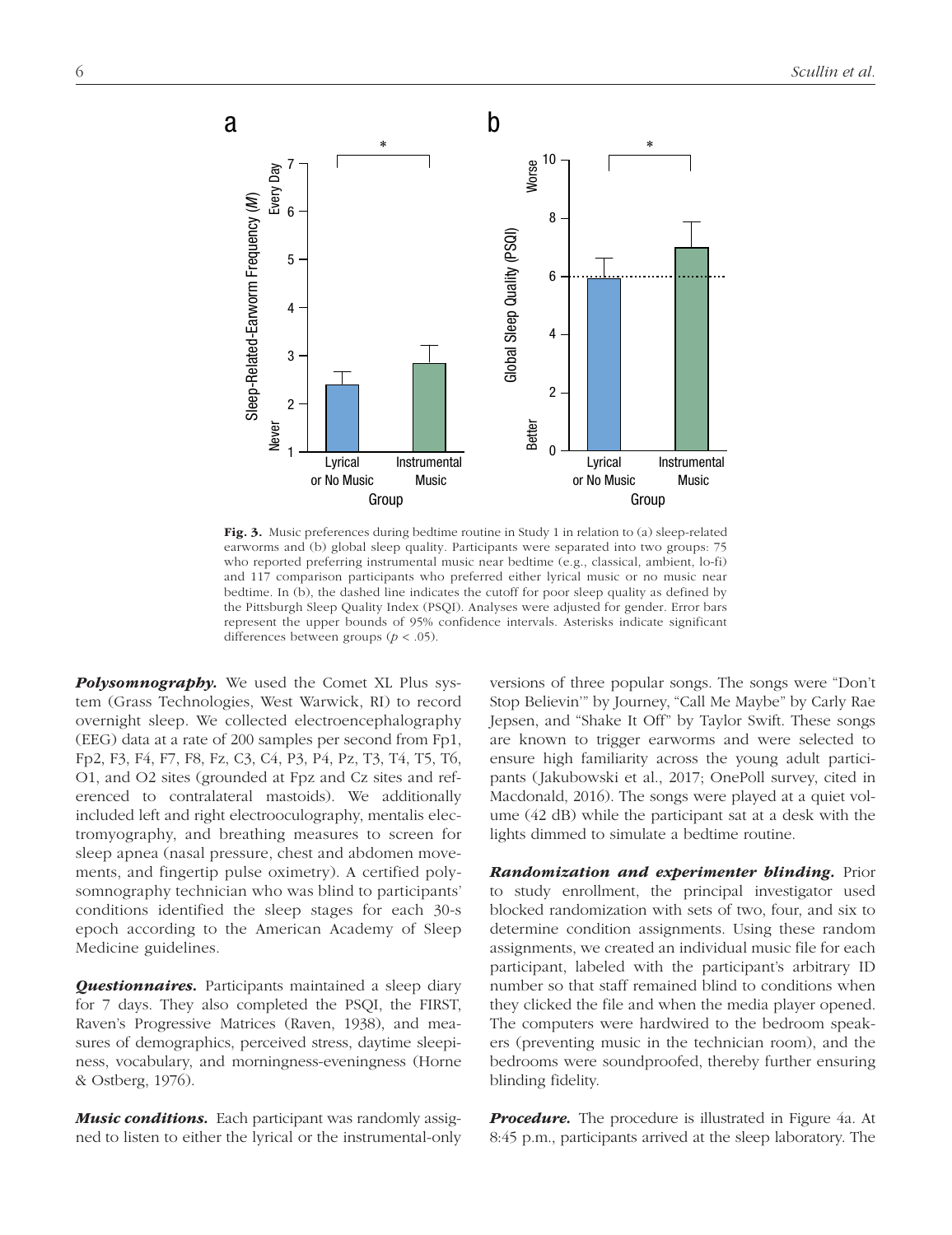

Fig. 4. Procedure and results of Study 2. Participants arrived at a light- and sound-controlled laboratory (a), and each participant was randomly assigned to listen to either popular lyrical music or instrumental-only versions at a quiet volume. Polysomnography (PSG) was used to measure sleep quality, and participants completed an earworm survey after waking. The top row of graphs shows (b) prebed sleep efficiency, (c) sleep-onset latency, and (d) the percentage of participants who reported earworms at separate time points. Results are shown separately for each music condition, and asterisks indicate significant differences between conditions (\**p* < .05, \*\**p* < .01). The bottom row of graphs shows (e) sleep efficiency, (f) sleep-onset latency, (g) the number of awakenings, and (h) sleep quality at N1 (light sleep) and N3 (deep sleep). Results are shown separately for participants who reported earworms and those who did not. Asterisks indicate significant differences between earworm conditions (\**p* < .05, \*\**p* < .01). Gender, insomnia stress vulnerability, and morningness-eveningness preferences were included as covariates in these analyses. Error bars represent upper bounds of 95% confidence intervals.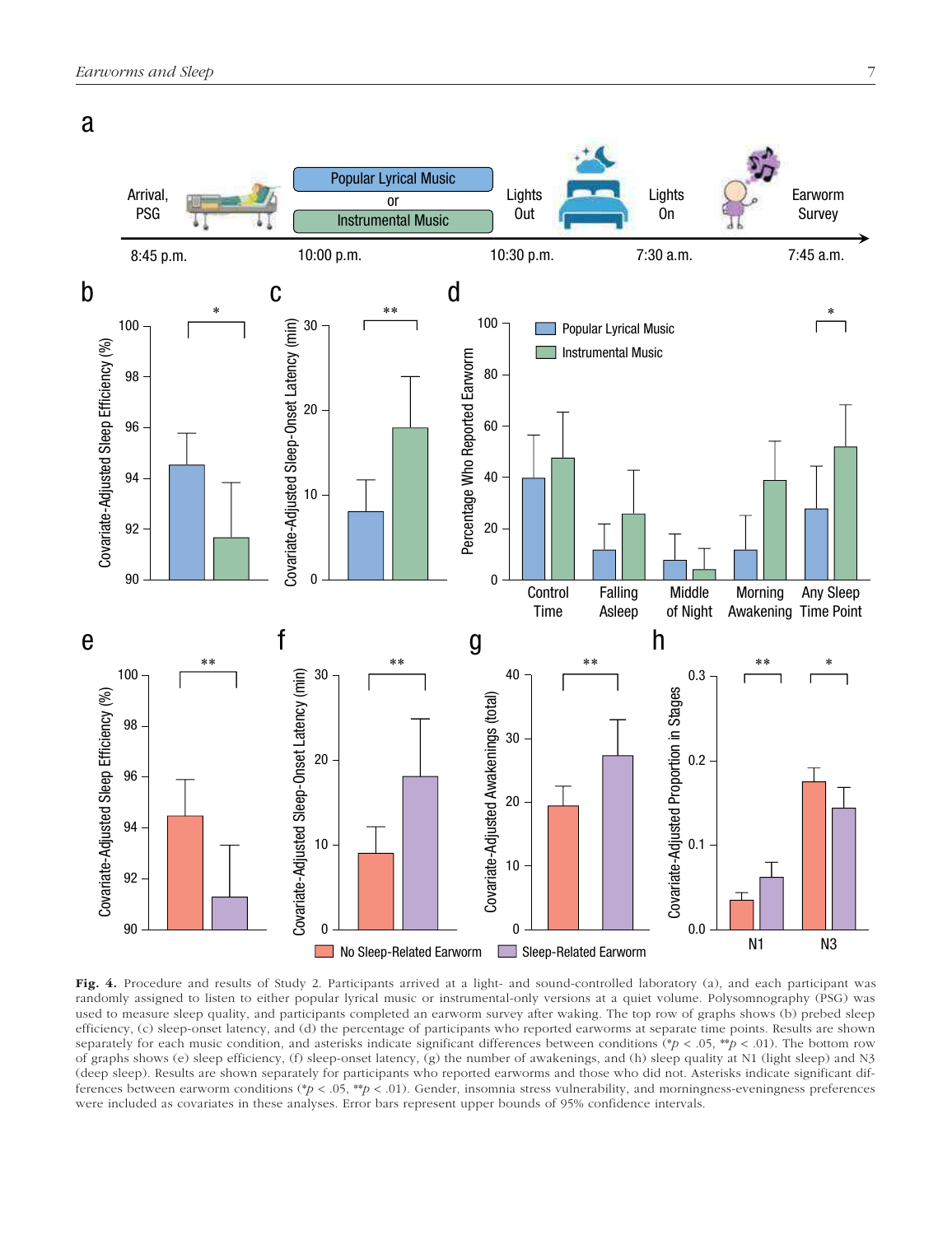laboratory was controlled for lighting (45 lux) and temperature (68 °F [20 °C]) to create a quiet, dim bedroom environment. Participants sat at the desk in their bedroom, had their blood pressure measured, and completed questionnaires while the research assistant applied electrodes. Following electrode application, participants' blood pressure was measured again, and they completed a premusic visual analog scale asking how relaxed, nervous, energetic, sleepy, and stressed they felt.

At 10:00 p.m., participants were told that they were going to be given a downtime period. Participants were instructed that there would be music playing and that they should not use their phones or other distractions. Then, the researchers left the room, closed the door, and played the music file. Afterward, the researchers again measured the participants' blood pressure and administered the postmusic visual analog scale. Following biocalibration, lights-out time was at approximately 10:30 p.m.

The next morning, participants woke up at approximately 7:30 a.m. Participants were given 10 min to use the bathroom and get dressed. Then participants responded whether they had a sound, song, or melody stuck in their head at that moment (control time point) or during a sleep-related time point (while trying to fall asleep, while they woke up during the night, while they woke up that morning). Participants were then dismissed, although they returned one to two nights later to complete an unrelated experiment (Gao et al., 2020).

Statistical analyses. We used *t* tests to assess condition differences in demographics (to identify covariates, if necessary) and whether blood pressure (mean arterial pressure) and visual-analog-scale ratings changed after participants listened to music. We conducted ANCOVAs on the polysomnography measures to determine whether the music condition and earworms impacted sleep quality.

#### Results

Participants in the lyrical- and instrumental-music conditions were similar on musical experience, age, race/ ethnicity, recent sleep, trait-level stress, crystallized intelligence, and fluid intelligence (see Table S7 in the Supplemental Material). There were some condition differences in gender, morningness-eveningness questionnaire scores, and FIRST scores (see Table S7), which were covaried in the following analyses.

People often listen to music to regulate their mood, and consistent with this notion, results showed that mean arterial pressure decreased significantly from premusic to postmusic time points,  $F(1, 46) = 4.98$ ,  $MSE =$ 31.38,  $p = .031$ ,  $\eta_p^2 = .098$  (see Table S8 in the Supplemental Material). Furthermore, listening to music decreased self-reported stress,  $F(1, 46) = 15.17$ ,  $MSE =$ 

61.24,  $p < .001$ ,  $\eta_p^2 = .248$ ; decreased nervousness,  $F(1)$ , 46) = 12.26,  $MSE = 105.38$ ,  $p = .001$ ,  $\eta_p^2 = .210$ ; and increased relaxation, *F*(1, 46) = 11.27, *MSE* = 145.09,  $p = .002$ ,  $\eta_p^2 = .197$  (see Fig. S3 in the Supplemental Material). None of these effects interacted with music condition (all *p*s > .10; see Table S9 in the Supplemental Material). Therefore, if mood alteration is the causal mechanism by which music influences sleep (rather than earworm induction), then sleep quality should not differ across music conditions.

In contrast to the mood-alteration hypothesis, we observed significantly worse polysomnography outcomes in the instrumental-music condition than in the lyrical-music condition. Prebedtime instrumental music caused poorer sleep efficiency (Fig. 4b),  $F(1, 42) = 4.63$ , *MSE* = 15.89,  $p = .037$ ,  $\eta_p^2 = .10$ , and greater difficulty falling asleep (Fig. 4c),  $F(1, 42) = 8.16$ ,  $MSE = 107.65$ ,  $p = .007$ ,  $\eta_p^2 = .16$ , while preserving total sleep time and other aspects of sleep quality (*p*s > .05; see Table S10 in the Supplemental Material).

To investigate involuntary musical imagery as the mechanism by which instrumental music led to worse sleep, we first examined the frequency of earworms at sleep-related time points and the control time point. Instrumental music (52%) seemed to increase susceptibility to sleep-related earworms relative to lyrical music (28%), *OR* = 4.30, 95% CI = [0.99, 18.60], Wald  $\chi^2(1, N = 48) = 3.80, p = .051$  (Fig. 4d). These patterns were selective to sleep-related earworms; there was no condition effect on control-time-only earworms, *OR* = 1.20, 95% CI = [0.12, 11.88], Wald  $\chi^2(1, N = 29) = 0.02$ , *p* = .88.

According to the view that earworms are a pleasant experience, nighttime earworms should lead to better sleep outcomes. By contrast, Figure 4 shows that sleep quality was considerably worse in participants who had a sleep-related earworm. Sleep-related earworms were associated with poorer sleep efficiency (Fig. 4e), *F*(1,  $42$ ) = 7.46, *MSE* = 14.98, *p* = .009,  $\eta_p^2$  = .15; greater difficulty falling asleep (Fig. 4f),  $F(1, 42) = 8.45$ ,  $MSE =$ 107.04,  $p = .006$ ,  $\eta_p^2 = .17$ ; more awakenings (Fig. 4g), *F*(1, 42) = 8.15, *MSE* = 83.28, *p* = .007,  $\eta_p^2$  = .16; and a shift from deeper sleep (N3) toward lighter sleep (N1; Fig. 4h)—N1 component: *F*(1, 42) = 11.95, *MSE* = 0.001, *p* = .001, η*<sup>p</sup>* <sup>2</sup> = .22; N3 component: *F*(1, 42) = 5.84, *MSE* = 0.002,  $p = 0.020$ ,  $\eta_p^2 = 0.12$ . These patterns occurred without altering total sleep time  $(F < 1, p > .10)$ ; see Table S10 for other nonsignificant results). When we repeated this analysis on control-time earworms, all effects were nonsignificant (*p*s > .05).

#### **Discussion**

In Study 2, by randomly assigning each participant to listen to three repetitive and familiar songs in either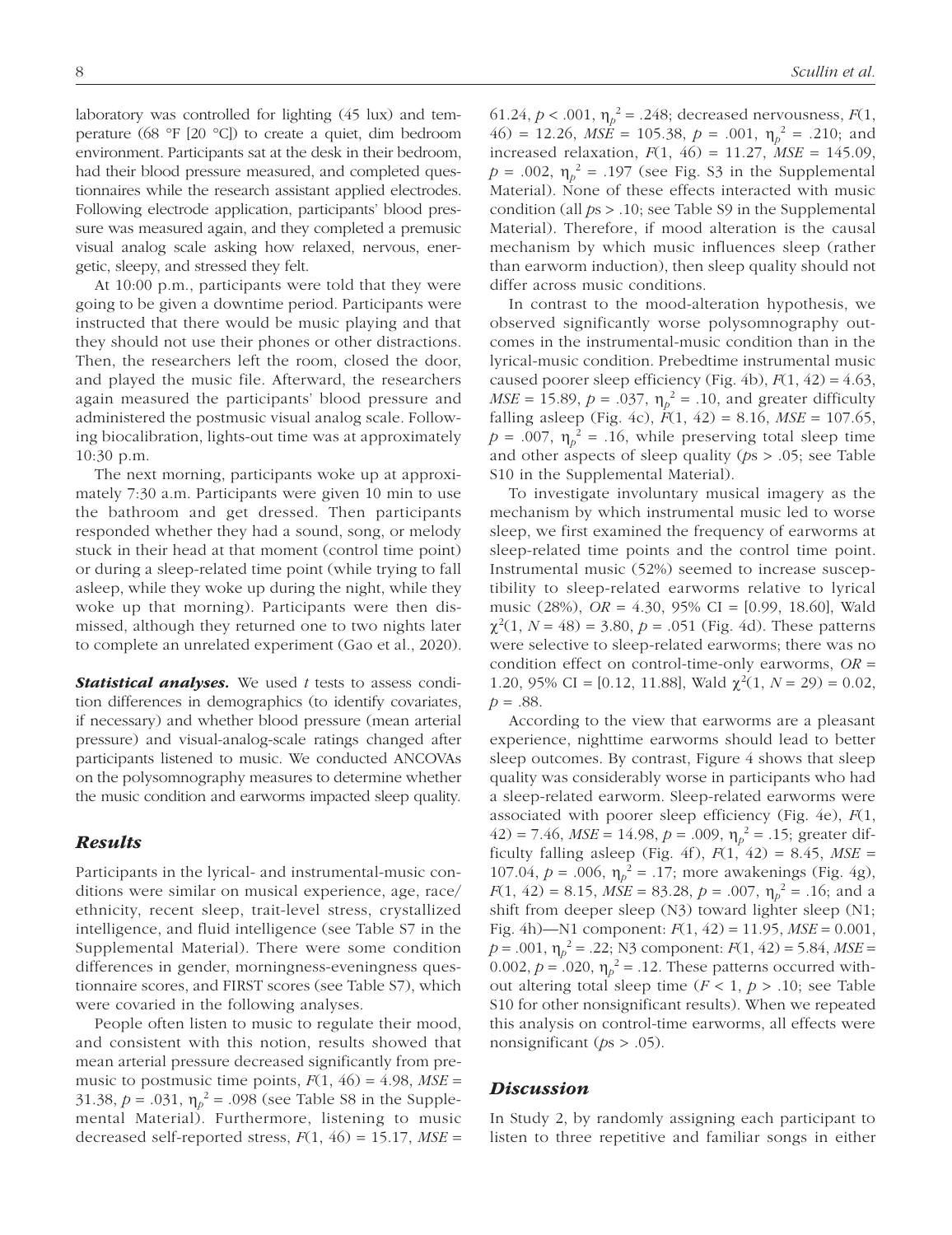their original or delyricized instrumental versions, we provided causal evidence for bedtime instrumental music affecting sleep quality via inducing earworms (converging with the findings of Study 1; see Fig. 3). One possibility is that instrumental music induces a lower attentional state, and low attentional states are known to increase earworms (Floridou et al., 2017). Another possibility is that because the lyrical music was familiar, participants may have attempted to generate ("fill in") the lyrics, and doing so might instigate earworms (Margulis, 2014). Future work can test these views—and determine the generalizability of instrumental music's effects on sleep—through careful manipulations of ambient noise, classical music, and familiar, repetitive, delyricized songs. We recommend that such investigation be carried out similarly as in Study 2, using in-laboratory polysomnography, experimenter blinding, and control over all elements of the participants' environment and behaviors.

A remaining unknown is how involuntary musical imagery can persist during sleep. In both Study 1 and Study 2, approximately one quarter of participants woke up from sleep with an earworm. This occurred even though they had not listened to music for hours and even though there were no external cues to trigger the musical melodies. Why would earworms occur at such time points? One hypothesis is that musical melodies, just like procedural and episodic memories, are spontaneously replayed during sleep to promote consolidation into cortical networks (Rasch & Born, 2013). Therefore, for Study 3, we conducted quantitative- EEG analyses of the data acquired in Study 2 to investigate whether earworms were associated with the same sleep-physiology hallmarks of memory consolidation. We tested three quantitative-EEG measures that are often observed in memory-consolidation studies: N3 slow oscillation activity, theta activity, and spindle density ( Antony et al., 2012; Gao et al., 2020; Rasch & Born, 2013).

#### Study 3

#### Method

Preprocessing, spectral analysis, and spindle detection. Using the data from Study 2, we applied Wamsley et al.'s (2012) algorithm to automatically detect sleep spindles and BrainVision Analyzer 2.0 (Brain Products, Gilching, Germany) to conduct spectral power analysis. Trained research personnel visually inspected all records to exclude waking epochs and epochs containing movement or electrode artifacts. Afterward, we filtered EEG data with high- and low-pass cutoffs of 0.3 Hz and 35 Hz, respectively. Then, we separated each epoch into 4-s segments and applied a symmetric Hanning window with 50% overlap. Next, we conducted a fast Fourier

transformation to generate spectral power  $(\mu V^2)$  for each channel for typical bandwidths, focusing on slow oscillation  $(0.5-1 \text{ Hz})$ , theta  $(4-8 \text{ Hz})$ , and spindle/sigma  $(12-16$ Hz) bandwidths. On the basis of the memory-consolidation literature, we focused analyses on EEG activity during N3 that arose from frontal channels (averaging Fp1, Fp2, F3, F4, F7, F8, Fz).

Statistical analyses. We used ANCOVAs to test the differences in EEG activity between music conditions and between participants with (vs. without) sleep-related earworms. For descriptive visualization of spatial patterns for our significant main effects, we plotted spectral power across the scalp, using independent-samples *t* tests to highlight channel-level differences in condition. We plotted channel markers at several significance levels (.01, .05) to allow for some differentiation of the relative magnitude of between-conditions differences across channels, although it should be noted that single-channel effects do not survive Bonferroni corrections (singlechannel Bonferroni correction would require *p* < .003).

#### Results

Slow oscillations, theta power, and spindle density were similar across the lyrical- and instrumental-music conditions (*p*s > .05; see Table S11 in the Supplemental Material). However, Figure 5a shows that sleep-related earworms were associated with significantly greater frontal slow oscillations, a classic signature of sleepdependent memory consolidation,  $F(1, 46) = 6.69$ , *MSE* = 117.551,  $p = .013$ ,  $\eta_p^2 = .127$  (theta power and spindle density were nonsignificant; *p*s > .05; Table S11). Interestingly, greater slow oscillation activity extended to left temporal sites (Figs. 5b and 5c), *F*(1,  $(42) = 10.39$ ,  $MSE = 212.901$ ,  $p = .002$ ,  $\eta_p^2 = .198$ , the same brain region that increases in activation when experiencing earworms while awake (Kraemer et al., 2005). We examined the robustness of these effects by including the same covariates as in Study 2 (gender, morningness-eveningness questionnaire, FIRST) as well as covarying the proportion of time in N3. Sleep-related earworms remained associated with significantly greater slow oscillation activity in frontal channels,  $F(1, 41) =$ 7.05,  $MSE = 123.78$ ,  $p = .011$ ,  $\eta_p^2 = .147$ , and left temporal channels (T3, T5), *F*(1, 37) = 10.09, *MSE* = 20.75,  $p = .003$ ,  $\eta_p^2 = .214$ .

These EEG effects were selective to sleep-related earworms; earworms at the control time point showed no associations with slow oscillation activity (Fig. 5c), *F*(1, 46) = 0.217, *MSE* = 134.02, *p* = .643,  $\eta_p^2$  < .01; theta activity,  $F(1, 46) = 1.05$ ,  $MSE = 2.82$ ,  $p = .312$ ,  $\eta_p^2 = .02$ ; or spindle density,  $F(1, 46) = 0.139$ ,  $MSE = 0.30$ ,  $p =$ .711,  $\eta_p^2$  < .01 (Table S11). Preexperimental differences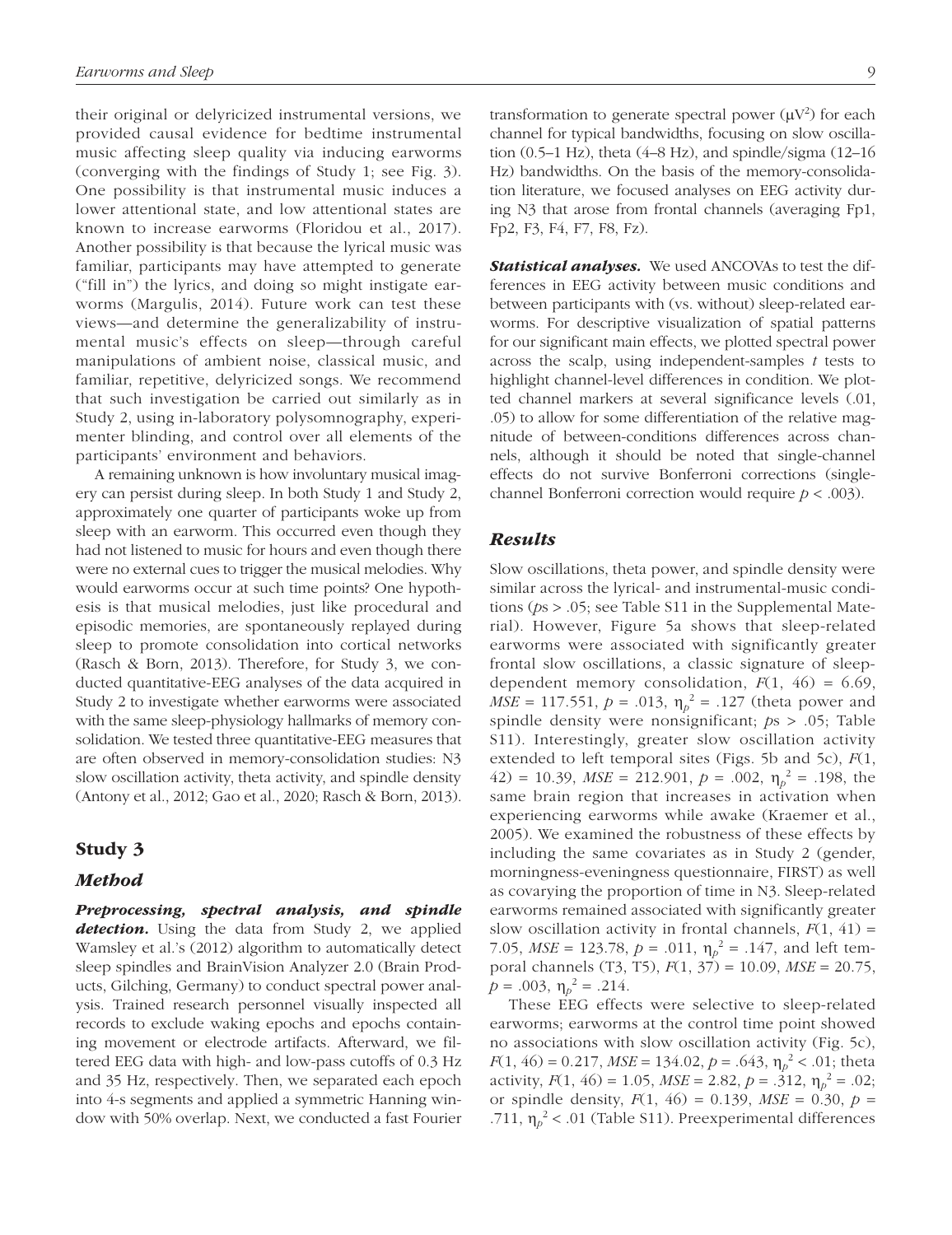

Fig. 5. Results of Study 3. The graphs show slow oscillation activity in averaged (a) frontal channels and (b) left temporal (T3, T5) channels for participants who reported and did not report sleep-related earworms. Error bars represent upper bounds of 95% confidence intervals. Asterisks indicate significant differences between earworm groups  $(p < .01)$ . The heat maps (c) show oscillation power in frontal and left temporal regions at sleep-related and control time points, separately for each earworm group. The size of the black dots indicates the level of significance (small: *p* > .05, medium: *p* < .05, large: *p* < .01).

in homeostatic sleep pressure did not explain the slow oscillation patterns; there were no significant associations with previous-week sleep duration,  $r(45) = -.02$ ,  $p = .89$ ; proportion of night spent in N3,  $r(46) = .06$ , *p* = .68; PSQI sleep quality,  $r(45)$  = .19, *p* = .21; daytime sleepiness,  $r(45) = .04$ ,  $p = .78$ ; or FIRST scores,  $r(45) =$  $-.01, p = .94.$ 

#### **Discussion**

Study 3 implicated memory-consolidation processes as the proximal mechanism of sleep-related earworms. Frontal slow oscillations are a hallmark of memory consolidation, and alternative explanations such as homeostatic pressure were not supported by correlational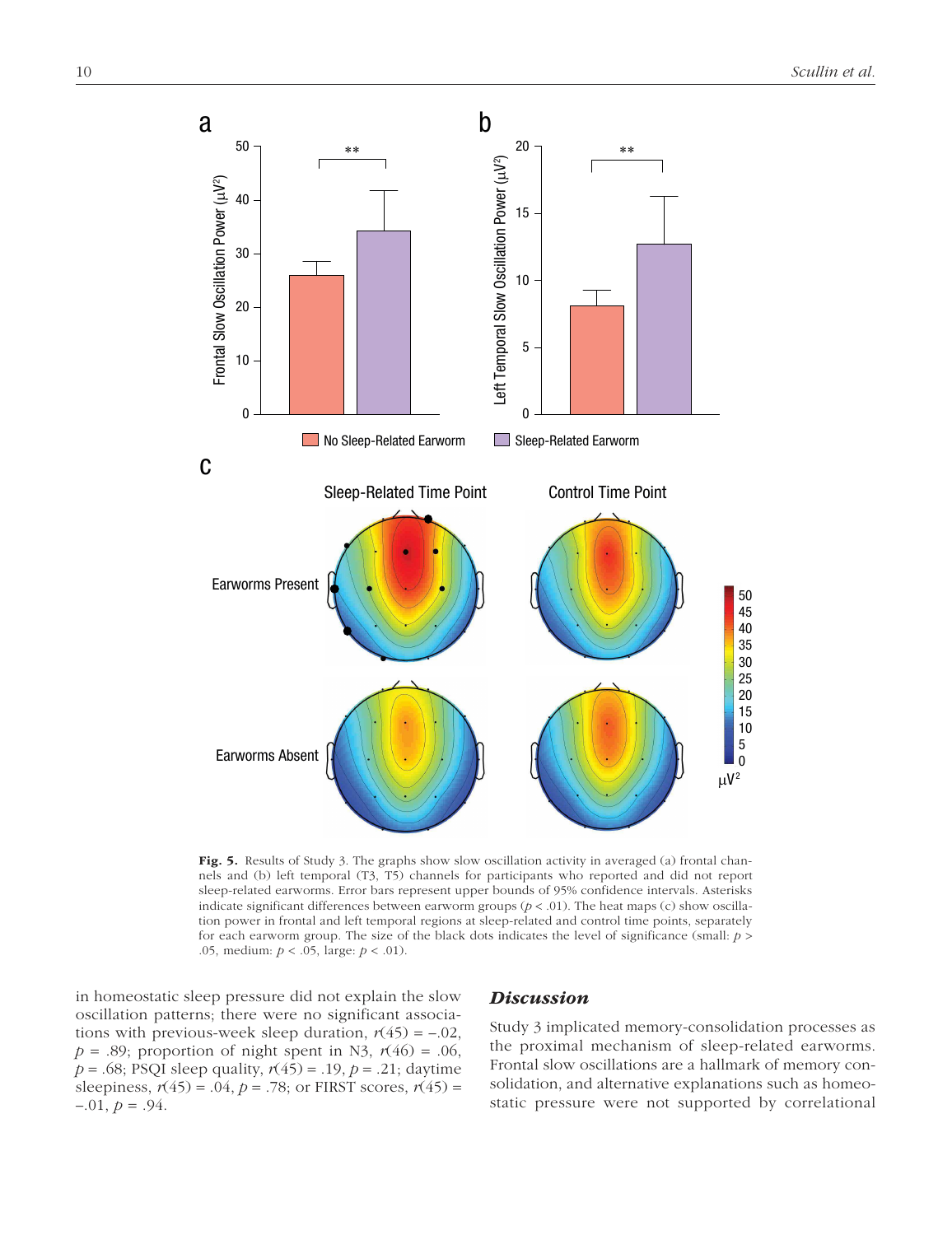analyses with recent sleep. Interestingly, earwormrelated slow oscillation activity extended beyond frontal sites to include left temporal channels, which correspond to the auditory cortices. Elegant neuroimaging work previously connected earworm experiences to increased activation of the primary auditory cortex (Kraemer et al., 2005). Thus, even when one falls asleep, the brain continues to process musical information, spontaneously reactivating melodies during sleep.

#### General Discussion

With the advent of smartphones and the proliferation of music streaming services, never before have people listened to music so frequently (International Federation of the Phonographic Industry, 2019). And songs are now designed to be "catchy" rather than simply to be aesthetically pleasing; the rare type of jingle that caused Mark Twain's earworm has become commonplace. The convergence of increasingly catchy music with increasing exposure to music across the day and night is a recipe for a society-wide growth in involuntary musical imagery (Sacks, 2010). The current findings, which emanate from both laboratory and survey designs, provide cohesive evidence that frequent listening to familiar music increases nighttime earworms and that nighttime earworms worsen sleep quality. In this section, we will detail the mechanistic and translational implications of these findings.

Descriptive work on earworms indicates that they are most likely to occur for fast-tempo and repetitive music and in individuals who listen to music frequently (Floridou et al., 2017; Jakubowski et al., 2017; Margulis, 2014; Williamson et al., 2012). Our findings reinforce these principles, but with a twist: Music habits affect the timing of earworms such that earworms are more likely to occur at night (presumably because higher attentional states during daytime hours keep earworms suppressed; e.g., Floridou et al., 2017). Given existing theories, it was not a foregone conclusion that nighttime earworms would detrimentally affect sleep ( Dickson & Schubert, 2019). According to the view that earworms are nonproblematic or even pleasant (Beaman & Williams, 2010; Halpern & Bartlett, 2011), one would expect an earworm to help people relax, distract people from their worries, or otherwise block presleep cognitive intrusions (Harvey & Payne, 2002). Contrary to such notions, results from both the experimental and survey studies showed that when earworms occurred at night, they were perceived as more irritating than when they occurred during the day (Hyman et al., 2013; Liikkanen et al., 2015), understandably, because the earworms were disrupting sleep.

Although it is known that earworms can occur during the day and logical that they should occur at night before one falls asleep, it struck us as remarkable that approximately one quarter of participants woke from sleep with an earworm. These participants had not listened to music for 8 hr and were not exposed to external cues that would have triggered involuntary musical imagery. The implication is that musical processing continues during sleep (spontaneously). This notion converges well with the literature demonstrating that procedural and episodic memories are spontaneously replayed during sleep (Rasch & Born, 2013) and was substantiated by evidence that earworms were associated with an increase in frontal slow oscillation activity (a marker of sleep-dependent memory consolidation). Sleep-related earworms were even associated with increased left temporal activity during sleep, which has previously been implicated as a neural underpinning of earworms experienced while awake (Kraemer et al., 2005).

The current work has translational implications for using bedtime music to resolve sleep difficulties, an approach reported by 62% of individuals in one large survey (Trahan et al., 2018). Music clearly improves one's mood, which may reinforce listening behaviors and lead one to expect that sleep difficulties can be treated by bedtime music. In spite of substantial public and clinical interest in using music to assist with sleep, there has been minimal experimental investigation of whether music listening affects objective sleep outcomes (Cordi et al., 2019; Jespersen et al., 2019). The current work demonstrated that the type of music, the duration of music, and the timing of music listening can all influence sleep outcomes at night. Just because music listening is enjoyable does not mean that more music is always better for health outcomes.

If one experiences earworms at bedtime, there are two empirically validated strategies for eliminating or reducing their occurrence. First, frequent music listening is the most consistent risk factor for acquiring earworms (Williamson et al., 2012), meaning that changing how, when, and where one listens to music should affect earworm frequency (see also stimulus control for insomnia for deconditioning of music behaviors from the bed context; Bootzin et al., 2016). Second, earworms are most likely to occur in low attentional states and can be prevented by engaging in a moderately demanding cognitive activity (Floridou et al., 2017). Although we would discourage some cognitive activities in bed (e.g., video games), other mildly cognitively demanding activities would be beneficial, such as writing down one's worries (Harvey & Payne, 2002) or a to-do list (Scullin et al., 2018).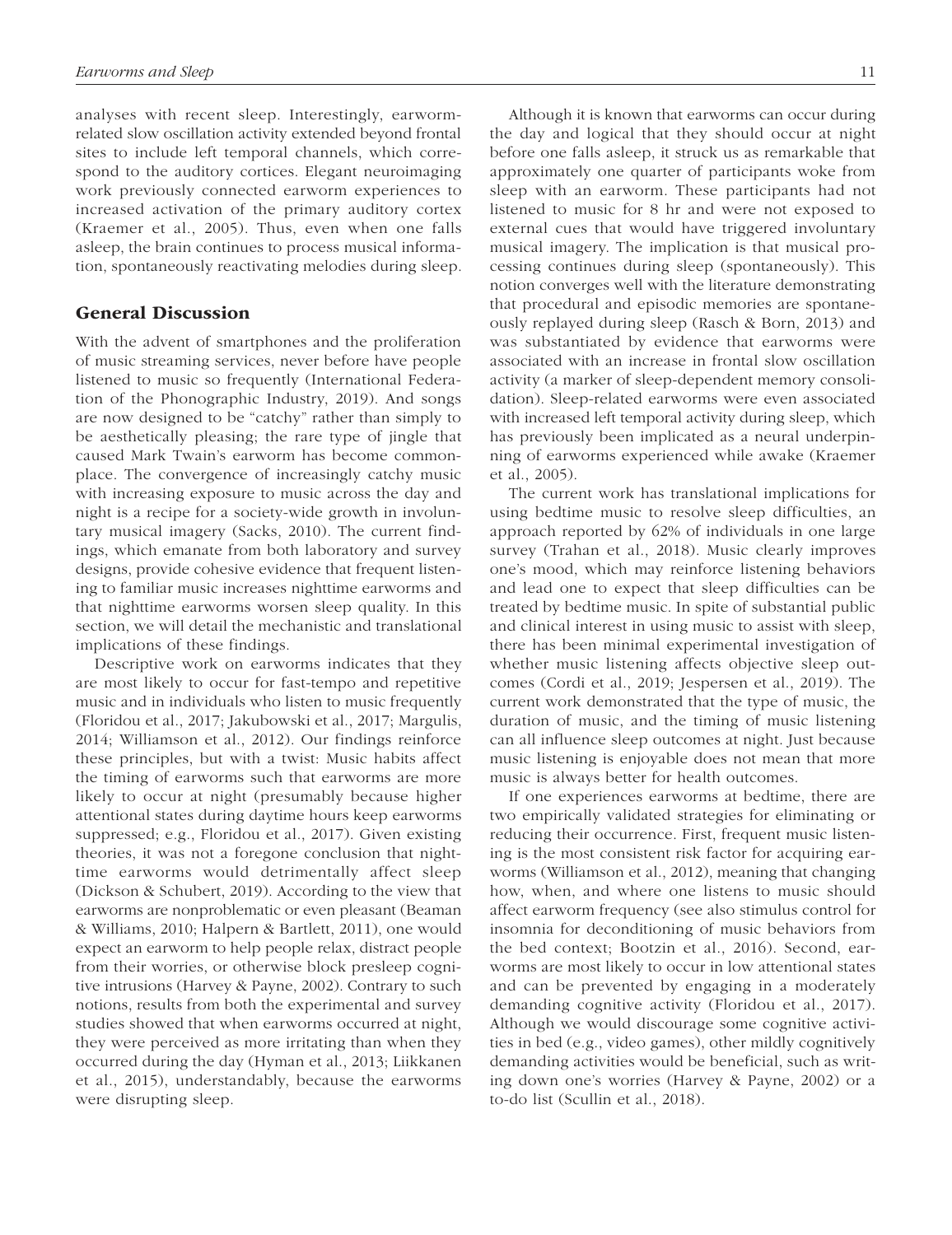In conclusion, there are few behaviors as prevalent in young adults as listening to music, and many regularly listen to music as part of their bedtime routine. Listening to music feels relaxing, but familiar and repetitive music can trigger involuntary musical imagery that worsens sleep quality and daytime functioning. Evidently, musical processing in the brain does not cease when the music stops or even when one falls asleep. Such effects were anticipated by Mark Twain in his "Literary Nightmare" story nearly 150 years ago and call for a reevaluation of recommendations to use music as part of one's bedtime routine.

## Transparency

*Action Editor:* M. Natasha Rajah *Editor:* Patricia J. Bauer

*Author Contributions*

M. K. Scullin developed the study concepts and designed the study. C. Gao collected the data. All the authors performed statistical analyses and interpreted the data. M. K. Scullin and C. Gao wrote the manuscript. P. Fillmore provided critical revisions. All the authors approved the final manuscript for submission.

*Declaration of Conflicting Interests*

The author(s) declared that there were no conflicts of interest with respect to the authorship or the publication of this article.

*Funding*

This work was supported by a National Science Foundation (NSF) CAREER award (1943323) to M. K. Scullin and by the NSF Division of Research and Learning (1920730). The funding sources had no role in study design, data collection, data analysis and interpretation, writing of the manuscript, and decision to submit the manuscript.

#### *Open Practices*

All data and materials have been made publicly available via OSF and can be accessed at https://osf.io/7tfqz. The design and analysis plans for the studies were not preregistered (but see Note 1). This article has received the badges for Open Data and Open Materials. More information about the Open Practices badges can be found at http://www.psychologicalscience.org/publications/ badges.



## ORCID iD

Michael K. Scullin https://orcid.org/0000-0002-7578-7587

#### Acknowledgments

We thank Natalya Pruett, Hannah Ballard, Nikita Chapagain, Mary High, Taylor Luster, Stacy Nguyen, Kiersten Scott, Taylor Terlizzese, Ali Villagran, and Daniel Zeter for assistance with data collection and data entry.

#### Supplemental Material

Additional supporting information can be found at http:// journals.sagepub.com/doi/suppl/10.1177/0956797621989724

#### **Note**

1. We recorded our predictions prior to data collection, although we did not preregister them on a public repository. Members of our laboratory were split among those who predicted that earworms would benefit sleep  $(n = 2)$ , have no impact on sleep  $(n = 3)$ , or negatively affect sleep  $(n = 2)$ .

#### References

- Antony, J. W., Gobel, E. W., O'Hare, J. K., Reber, P. J., & Paller, K. A. (2012). Cued memory reactivation during sleep influences skill learning. *Nature Neuroscience*, *15*(8), 1114–1116. https://doi.org/10.1038/nn.3152
- Beaman, C. P., & Williams, T. I. (2010). Earworms (stuck song syndrome): Towards a natural history of intrusive thoughts. *British Journal of Psychology*, *101*(Pt. 4), 637– 653. https://doi.org/10.1348/000712609X479636
- Bootzin, R. R., Smith, L. J., Franzen, P. L., & Shapiro, S. L. (2016). Stimulus control therapy. In M. J. Sateia & D. Buysse (Eds.), *Insomnia: Diagnosis and treatment* (pp. 268–276). CRC Press.
- Buysse, D. J., Reynolds, C. F., III, Monk, T. H., Berman, S. R., & Kupfer, D. J. (1989). The Pittsburgh Sleep Quality Index: A new instrument for psychiatric practice and research. *Psychiatry Research*, *28*(2), 193–213. https:// doi.org/10.1016/0165-1781(89)90047-4
- Chanda, M. L., & Levitin, D. J. (2013). The neurochemistry of music. *Trends in Cognitive Sciences*, *17*(4), 179–193. https://doi.org/10.1016/j.tics.2013.02.007
- Cordi, M. J., Ackermann, S., & Rasch, B. (2019). Effects of relaxing music on healthy sleep. *Scientific Reports*, *9*(1), Article 9079. https://doi.org/10.1038/s41598-019-45608-y
- Deshmukh, A. D., Sarvaiya, A. A., Seethalakshmi, R., & Nayak, A. S. (2009). Effect of Indian classical music on quality of sleep in depressed patients: A randomized controlled trial. *Nordic Journal of Music Therapy*, *18*(1), 70–78. https://doi.org/10.1080/08098130802697269
- Dickson, G. T., & Schubert, E. (2019). How does music aid sleep? Literature review. *Sleep Medicine*, *63*, 142–150. https://doi.org/10.1016/j.sleep.2019.05.016
- Drake, C., Richardson, G., Roehrs, T., Scofield, H., & Roth, T. (2004). Vulnerability to stress-related sleep disturbance and hyperarousal. *Sleep*, *27*(2), 285–291. https://doi.org/ 10.1093/sleep/27.2.285
- Feng, F., Zhang, Y., Hou, J., Cai, J., Jiang, Q., Li, X., Zhao, Q., & Li, B.-A. (2018). Can music improve sleep quality in adults with primary insomnia? A systematic review and network meta-analysis. *International Journal of Nursing Studies*, *77*, 189–196. https://doi.org/10.1016/j .ijnurstu.2017.10.011
- Floridou, G. A., Williamson, V. J., & Stewart, L. (2017). A novel indirect method for capturing involuntary musical imagery under varying cognitive load. *Quarterly Journal of Experimental Psychology*, *70*(11), 2189–2199. https:// doi.org/10.1080/17470218.2016.1227860
- Floridou, G. A., Williamson, V. J., Stewart, L., & Müllensiefen, D. (2015). The Involuntary Musical Imagery Scale (IMIS). *Psychomusicology: Music, Mind, and Brain*, *25*(1), 28–36. https://doi.org/10.1037/pmu0000067
- Gao, C., Fillmore, P., & Scullin, M. K. (2020). Classical music, educational learning, and slow wave sleep: A